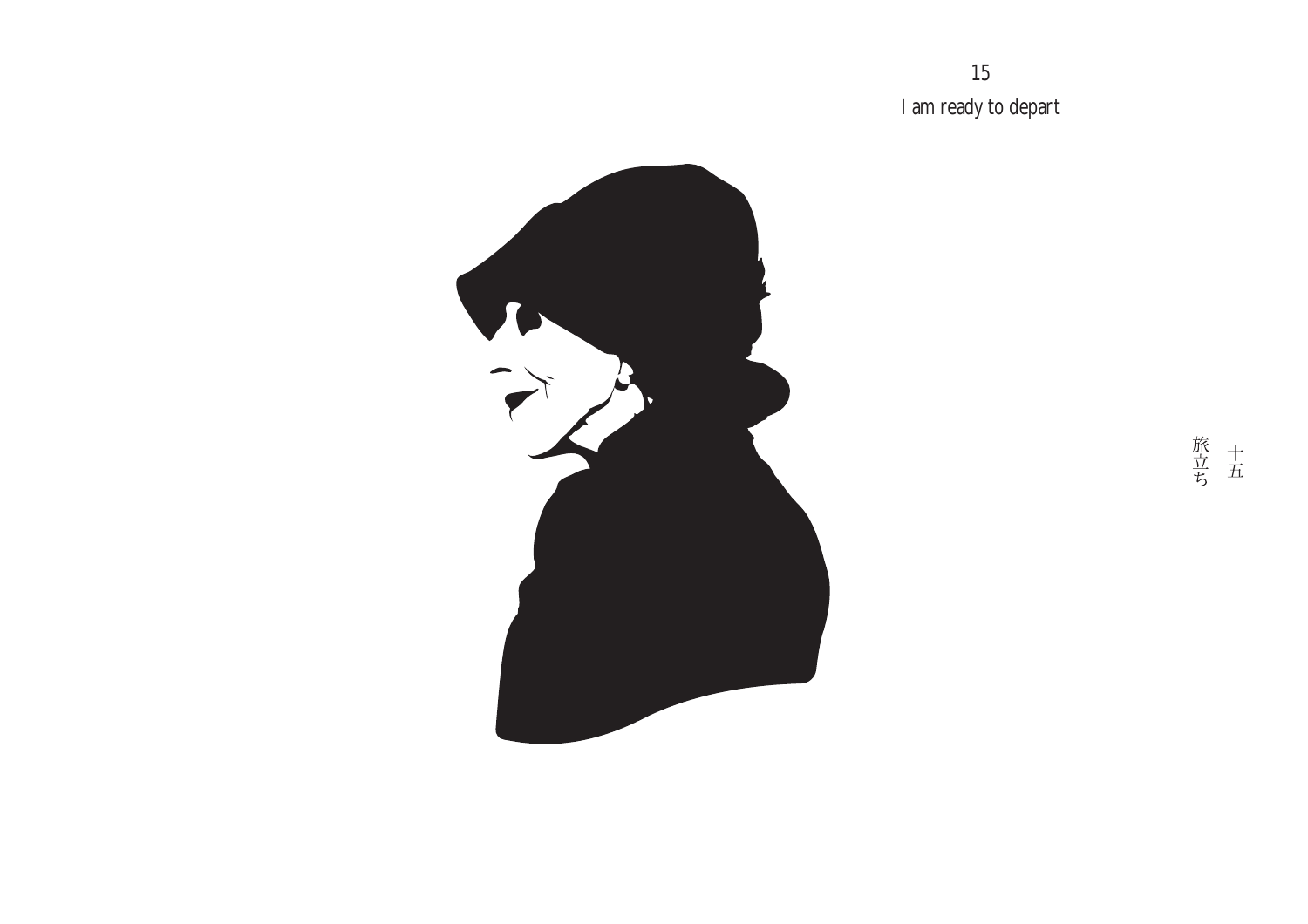In order to ensure that the property could remain intact after her death, Karen Blixen formed the Rugstedlund Foundation in 1958.The foundation took over the house and the just under 40 acres of park and forest as a gift from her and two of her siblings - together with the income from her writings as long as it existed. The purpose was to preserve Rungstedlund as an autonomous institution, to create a bird sanctuary on the site, and to use the main building for cultural or scientific purposes when she no longer lived there herself.

続させること、 その目的は、ロングステズロンを自治的な施設として永 ングステズロン基金を設立した。 林、それに作家活動が続く限り得られる収入を投じてロ 死後も地所がそのまま確実に残るように、1 大きな公園と本人および兄弟姉妹の2人から贈られた森 -アン・ブリクセンは家屋と30トゥンダー(≒165‰)の この場所に野鳥保護区を創ること、自分自 1958年力

身が住まなくなった時には母家を文化や学問のために活

用することだった。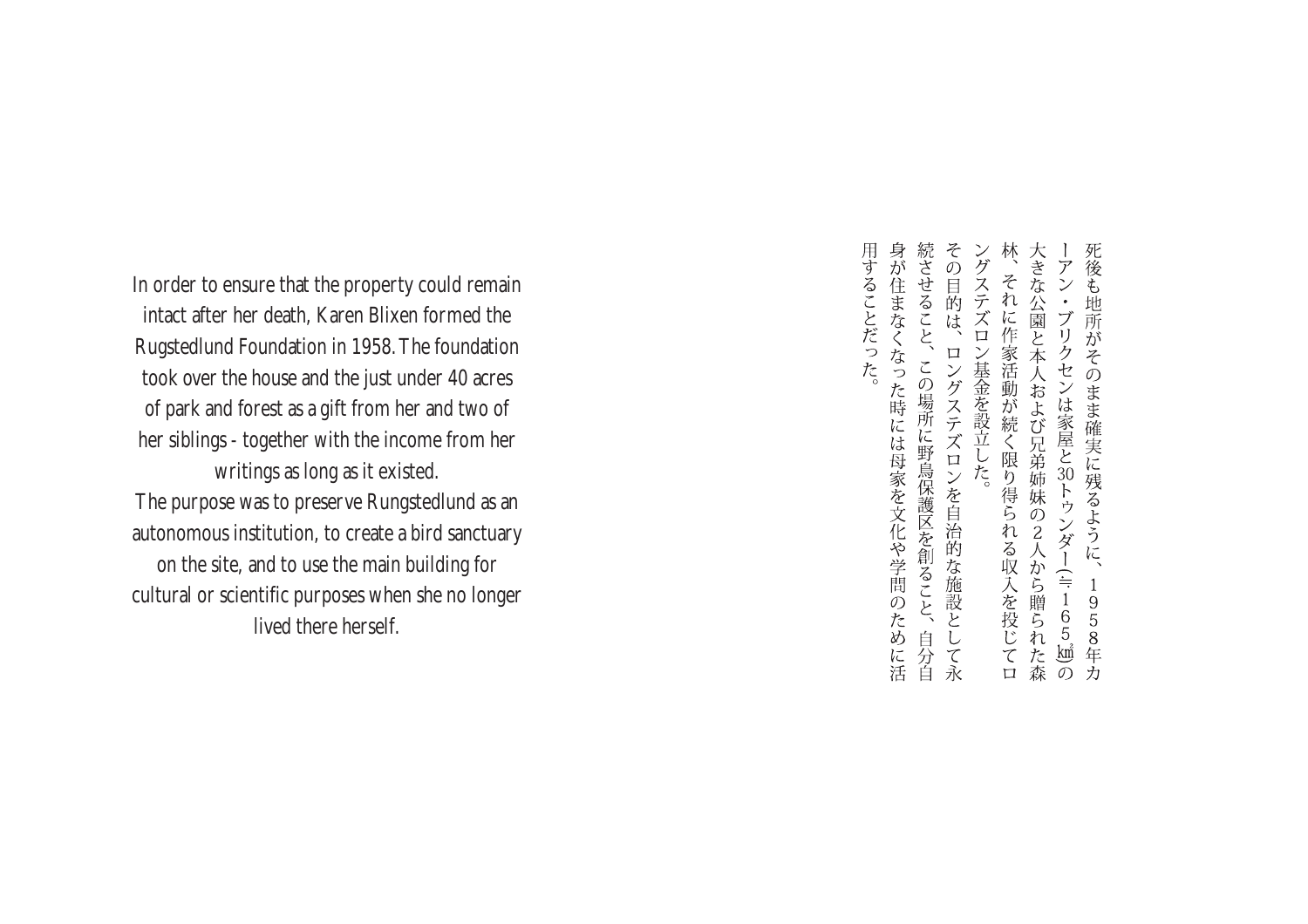

彼女を訪ね、彼女の最後の年の最上作品となる数枚の肖像写真を撮った。「フリクセンのディンの崇拝者である若いアメリカ人ピーター・ビアードが1962年の夏にロングステズロンの

第 五章  $\overline{1}$ 第一節

A young American admirer of Karen Blixen, Peter Beard, visited her at Rungstedlund in the summer of 1962 and took a couple of portraits that belong among the best from her last years.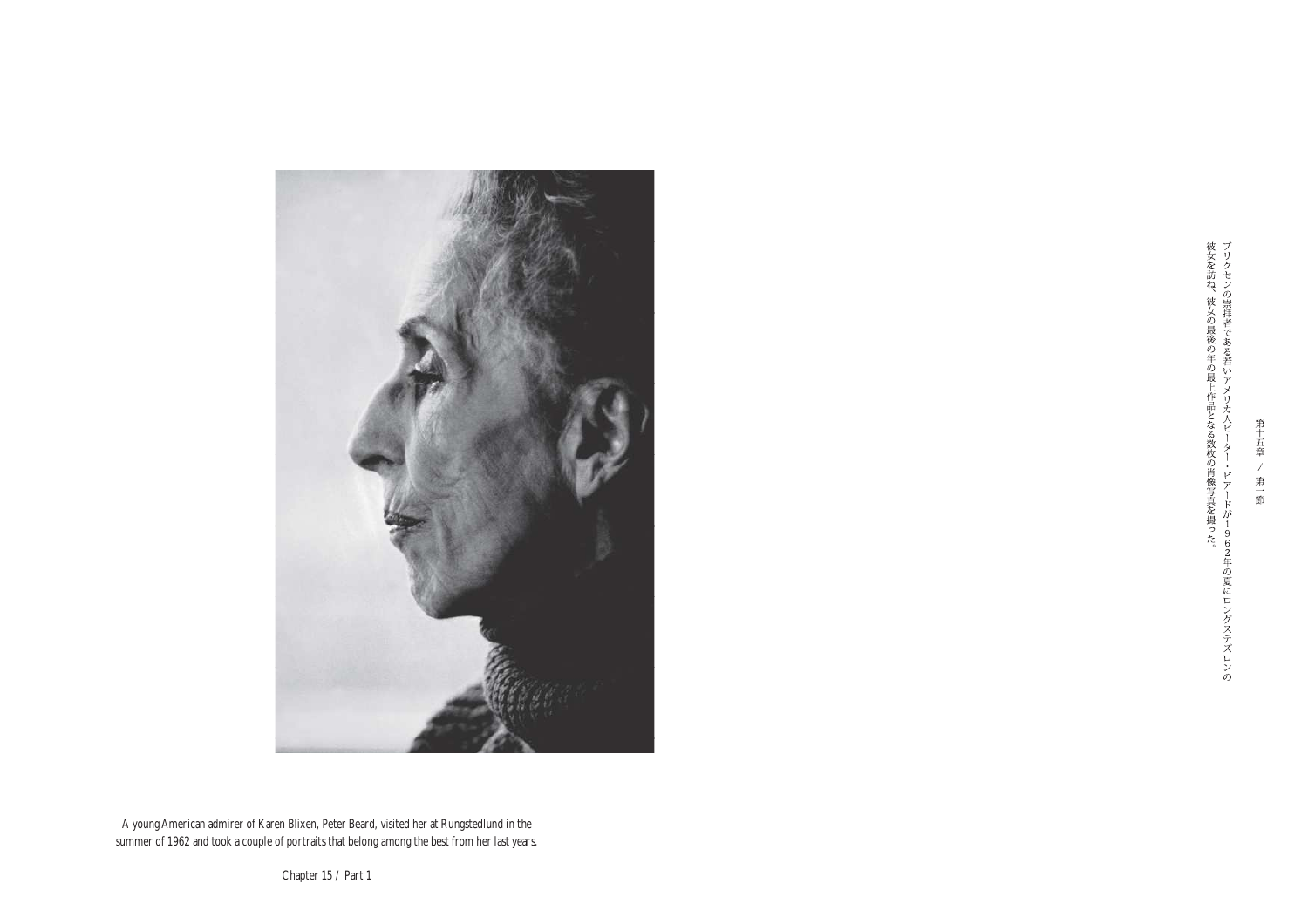

ときに出会い、以来付き合いが続いていた。1959年、ベランダでの二人。ジョン・ギールグッドもいた。彼とは彼が1939年にクロンボー城でハムレットとして特別出演したブリクセンの晩年には昔からの友達が大勢ロングステズロンを訪れた。その中には、イギリスの大俳優

第十

五章 / 第二節

Many friends from the old days visited Rungstedlund in Karen Blixen's final years. Among them was the great English actor Sir John Gielgud, whom she had met during his performance of Hamlet at Kronborg Castle in 1939 and with whom she maintained contact. Here, they are in front of the veranda in 1959.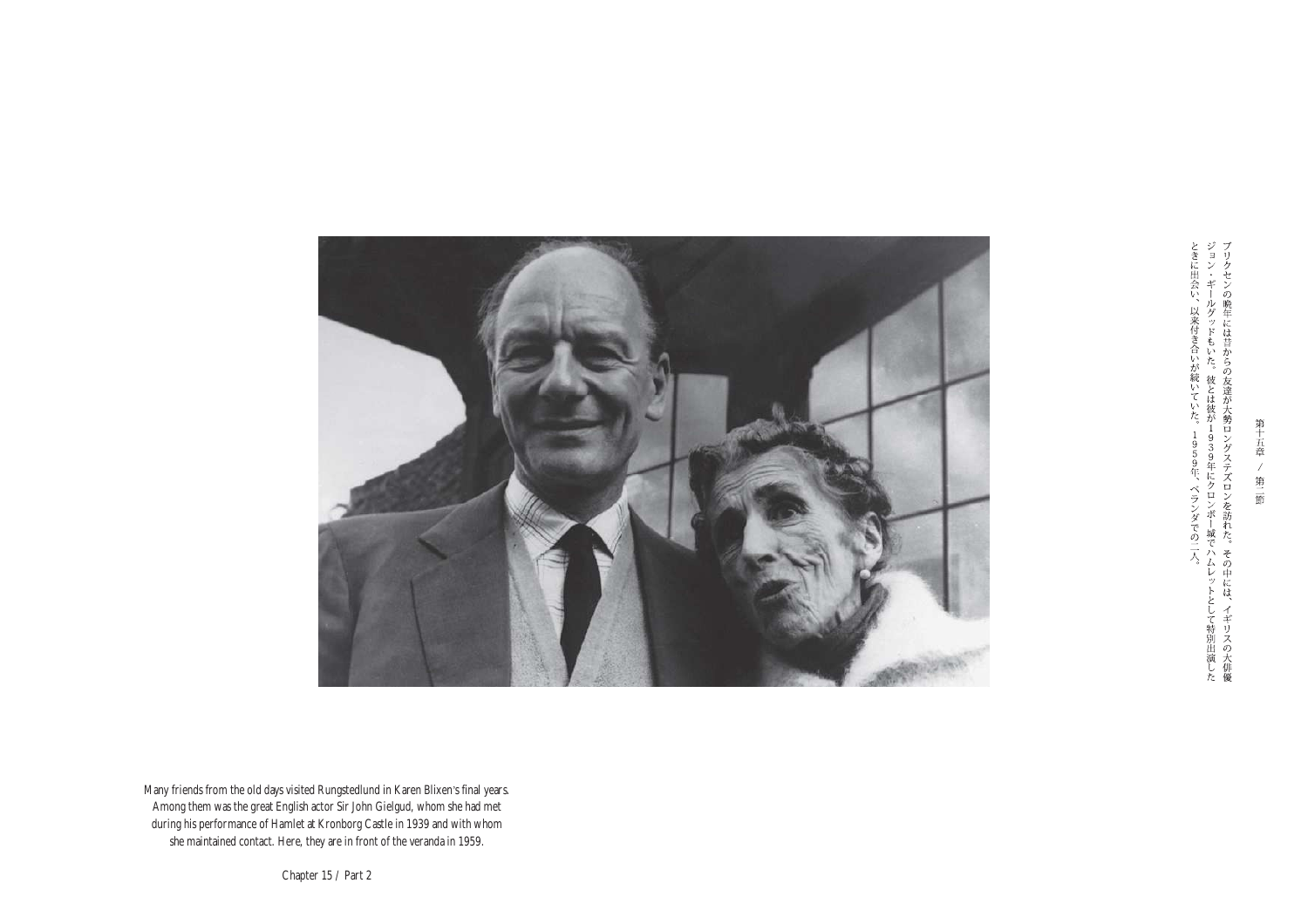

ホムレベクのルイジアナ美術の創立者Kクヌーズ・W・イェンスン。「こというアイデアをもたらしたに親友で隣人の教授スティーン・アイラ・ラスムスンと彼女に基金の設立というアイデアをもたらしたこれは、「イーヴァルの部屋」(Ewalds Stue)でのロングステズロン基金の第1回役員会。ブリクセンの右

第十 五章  $\overline{\mathscr{X}}$ 第三節

Here is the Rungstedlund Foundation's first board meeting in "Ewald's Room". To the right of Karen Blixen sits her good friend and neighbour, Professor Steen Eiler Rasmussen, and the founder of the Louisiana Museum of Modern Art in Humlebæk, KnudW. Jensen, who had given her the idea of establishing the foundation.

Chapter 15 / Part 3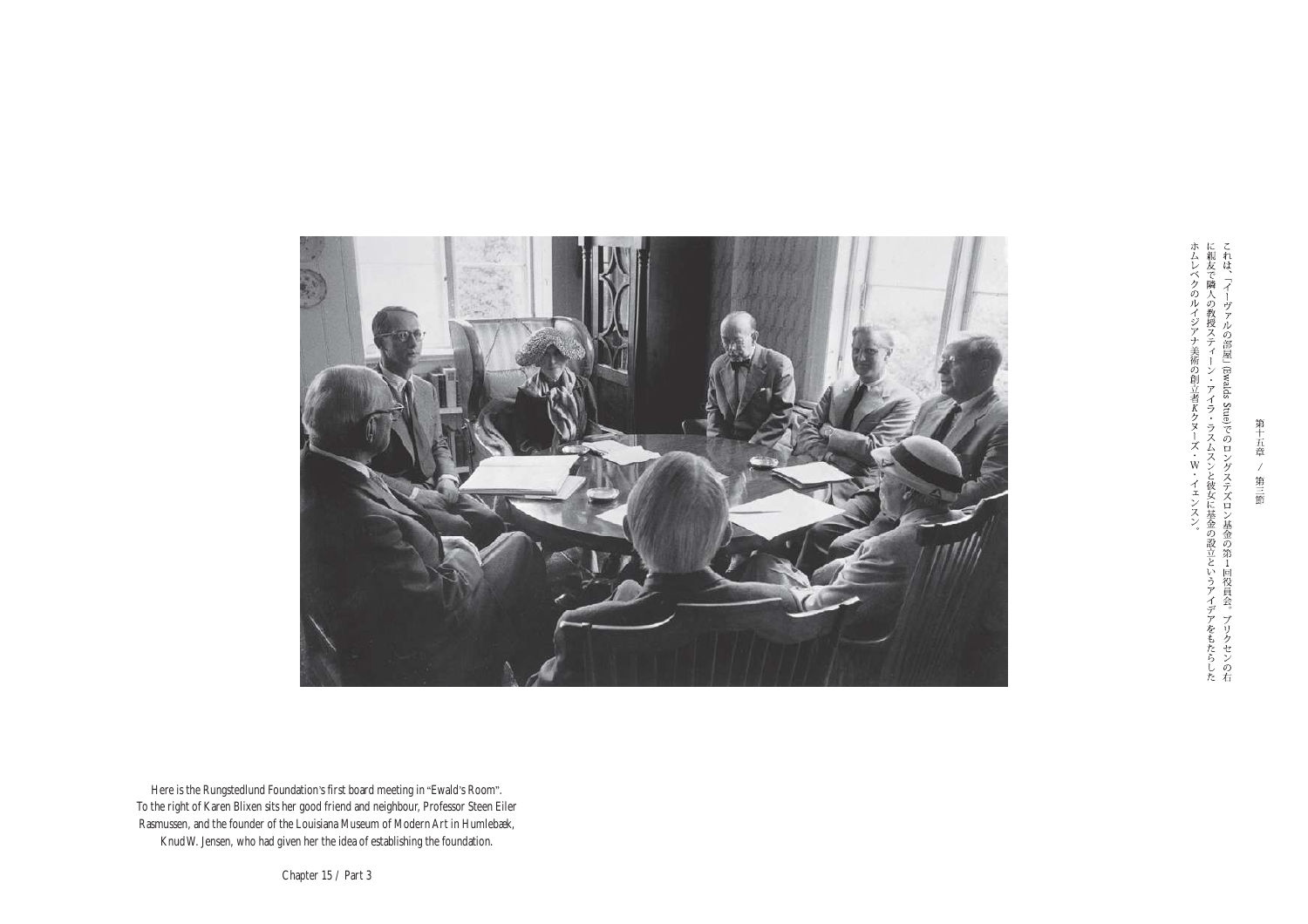

After a long happy summer at Rungstedlund, Karen Blixen's health took a notable turn for the worse inAugust 1962 - at one point, she weighed less than 70 pounds - but she preserved her clarity of mind until the last.

をきたし、ついには体重が70ポンド(ミ32㎏)を下回ったが、彼女は最後まで明晰な頭脳を保った。ロングステズロンの長い幸せな夏のあと、1962年の8月にはブリクセンの健康状態がかなりの悪化

第 五章  $\overline{\mathscr{X}}$ , 第四節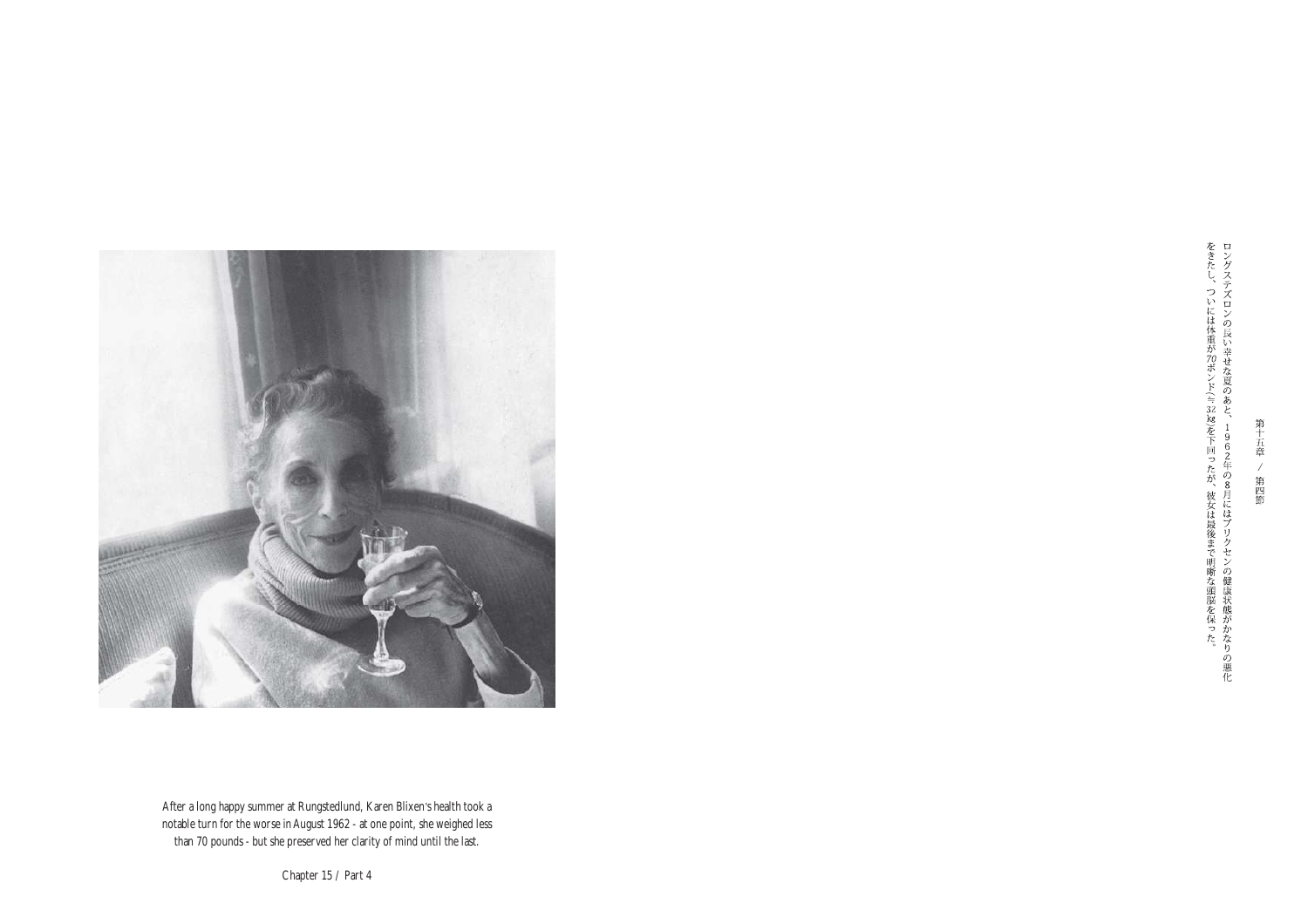hoj)の麓の墓まで棺を見送った。<br>女の葬儀には家族とごく少数の親友が生家からロングステズロン公園にある「イーヴァルの丘」(Ewalds女の葬儀には家族とごく少数の親友が生家からロングステズロングステズロンで亡くなった。彼



After 24 hours of unconsciousness, Karen Blixen died at Rungstedlund on 7 September 1962.At her funeral, only family and a small circle of close friends followed her coffin from her childhood home to her grave at the foot of "Ewald's Hill" in Rungstedlund's park.

Chapter 15 / Part 5